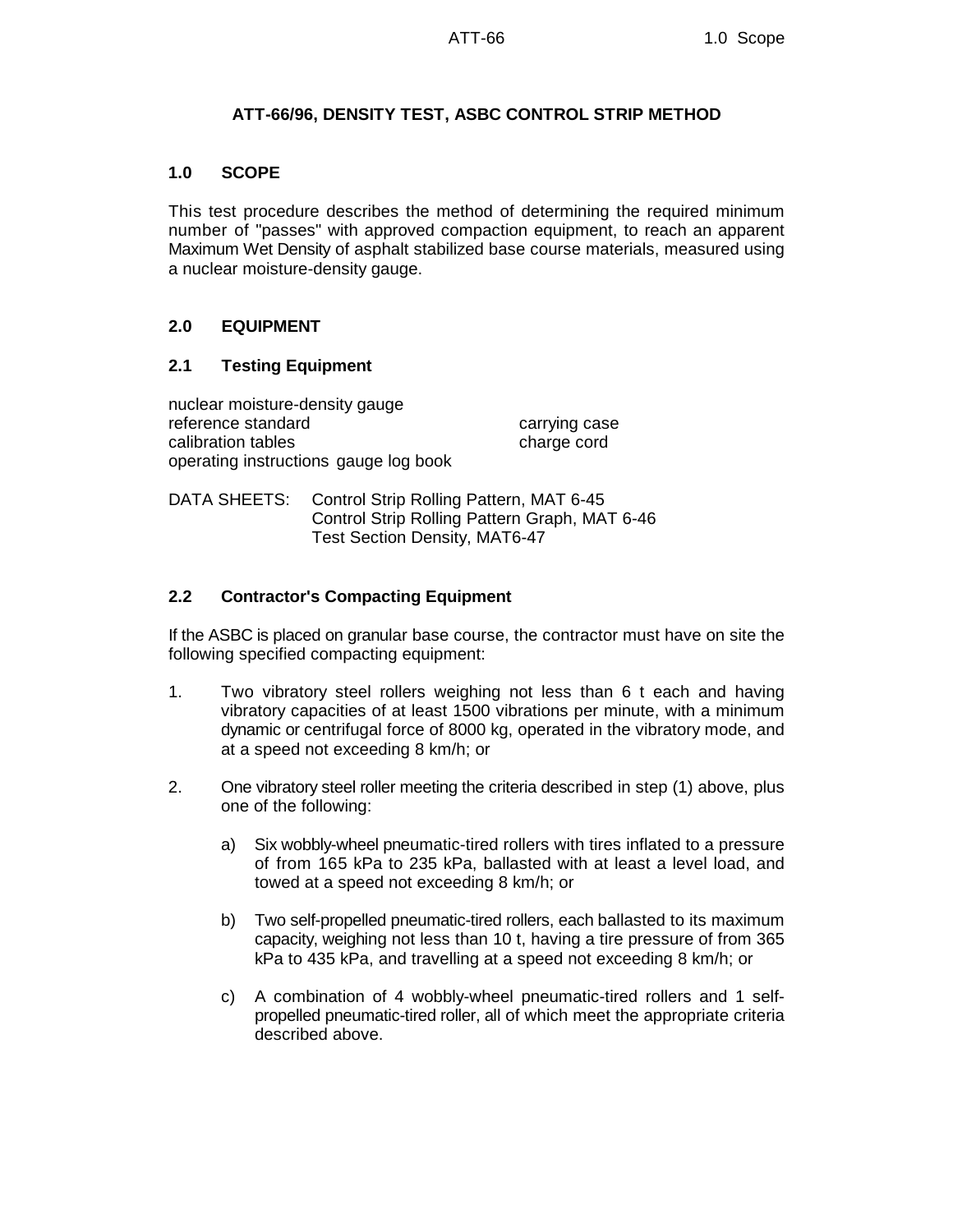For ASBC on cement stabilized base course, the contractor must have on-site the compacting equipment options described in step 2 above, except that unless otherwise specifically approved in writing by the Engineer, the vibratory steel roller is to be operated in the static mode.

# **3.0 PROCEDURE**

The **Radioisotope Licence** states that "only persons properly trained in work with radioactive substances and informed of the hazards involved are allowed to handle those substances". The nuclear density gauge operator must have nuclear testing equipment training. The driver of the vehicle transporting the gauge must also have a **valid Dangerous Goods Certificate of Training.**

#### **3.1 Equipment Preparation**

- 1. Immediately upon the arrival of the gauge on the job and before each control strip or test section, determine if the gauge is functioning properly by performing the "Checkout Procedure" as directed in ATT-11, DENSITY TEST, In-Place Nuclear Method. This procedure comprises of:
	- a) "Circuitry Check". This is used to identify problems with the electronics. This test is not routinely performed with Troxler 3401 gauges.
	- b) Density Standard Counts. These counts are used to determine the "Percent Drift" caused by component aging and drift within the instrument.
- 2. When testing in cool weather, the gauge must be placed outside for at least 30 minutes before testing is to begin for the day. Rapid changes in temperature affects the gauge readings.

#### **3.2 Site Preparation**

Proper site preparation is the most important step in the nuclear density test. Surface voids cause inconsistent and incorrect readings and should be reduced to a minimum.

The surface to be tested must be smooth and flat. This is best achieved immediately after the compaction equipment has been removed from the test site. The gauge should never "rock" on an irregular surface. In order to achieve the same surface condition, **dry** native fines (-1250 Fm material) must be used to fill the surface voids.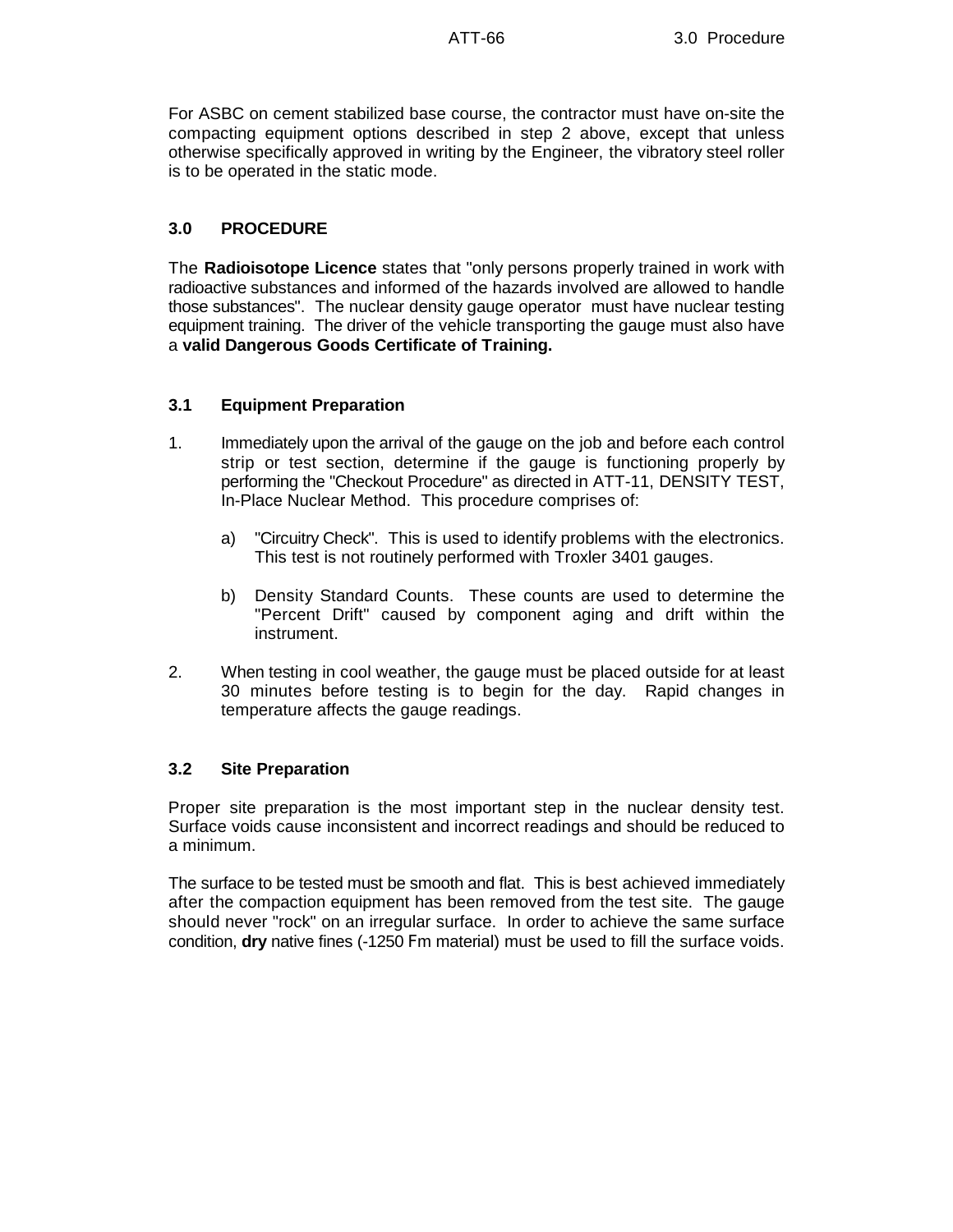# **3.3 ASBC Control Strip**

An "ASBC Control Strip" is a layer of Asphalt Stabilized Base Course of specified depth, constructed on a section of prepared surface selected by the Project Manager or senior technologist. The length of the control strip section is 400 m, or as selected by the Project Manager.

The specified compaction equipment and methods described in Section 2.2 are used to determine the minimum number of "passes" to reach an apparent maximum wet density. To determine the minimum number of "passes," nuclear backscatter density readings are taken after each known number of "passes" until a Control Maximum Wet Density is reached.

A "Pass" is defined as one complete coverage of an ASBC control strip with all the specified minimum compaction equipment.

As portions of the lift are being spread, the mix must be initially compacted with one vibratory steel roller as specified in Section 2.2, step 1, or the equipment specified in Section 2.2, step 2(a) or (b) or (c) so that when the entire lift has been spread, a minimum of 2 full passes have been completed over all the Control Strip area.

After the mix for the lift has been completely spread, start taking density measurements for the control strip while the contractor uses all the specified compaction equipment described in Section 2.2.

When pneumatic self-propelled rollers or wobbly type rollers are used for compaction, they must lead the steel vibratory compactor.

Each site of an ASBC Control Strip is usually tested after every second pass; however, the frequency should be increased when near the peak wet density.

Continue taking density measurements until a Control Maximum Wet Density is achieved. If the contractor uses a paver to lay the mix, commence the measurements for the ASBC control strip immediately behind the paver.

Test the "control strip" as follows:

- 1. Once the density standard counts have been taken, select 5 evenly spaced test sites within the "ASBC Control Strip". The test sites should be representative, have minimum segregation, have no ravelling and their surfaces should be smooth.
- 2. Record opposite the corresponding site number, the station (column "C") and location (column "D") of each site, as shown in Figure 1 (MAT 6-45).
- 3. After the material for the lift has been completely spread, allow one series of passes of the specified compaction equipment, then proceed to the test site.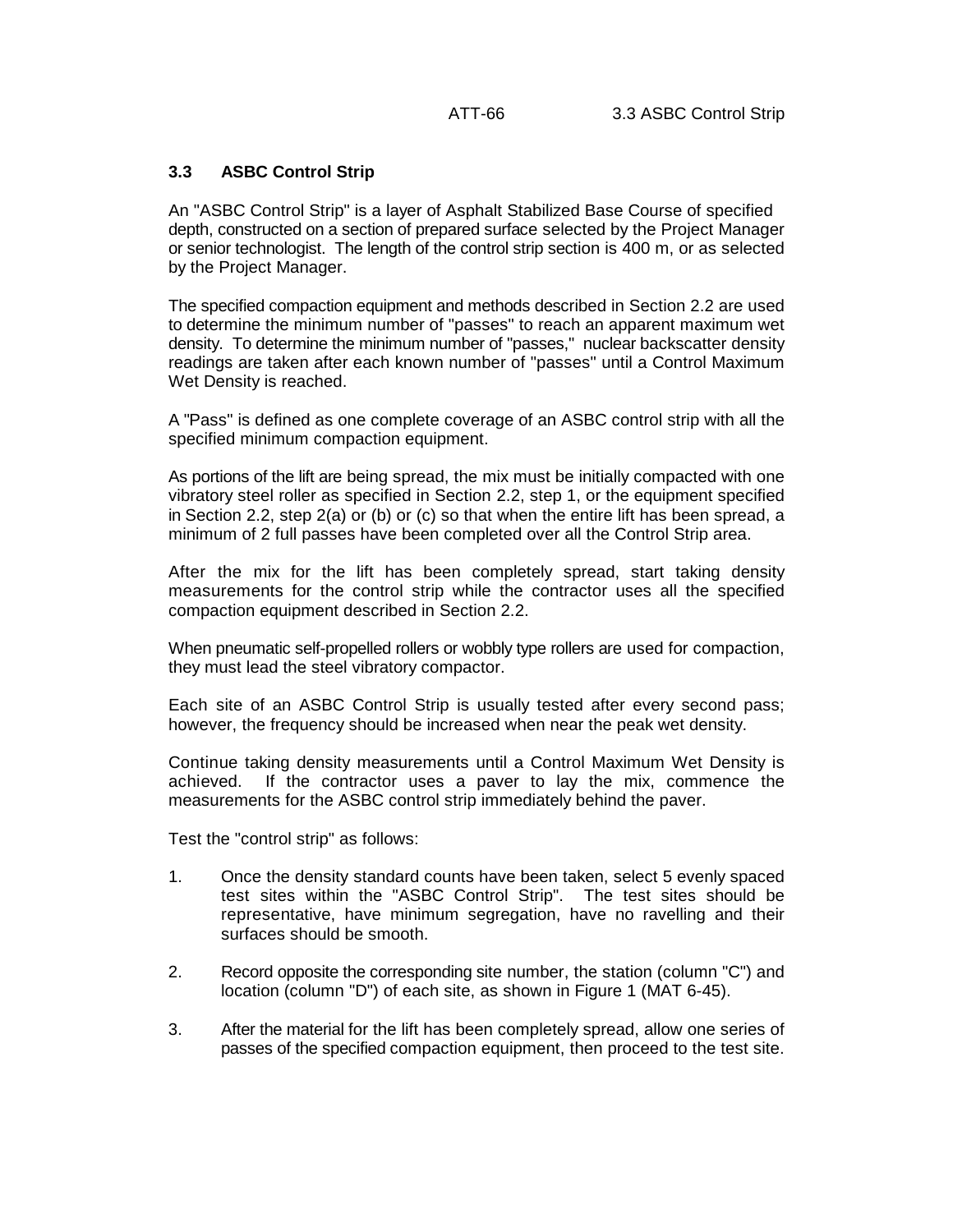|                                                                                                    |                           |                                 |                    |                                                                                                       | PROJECT $\frac{54570.08}{0.016}$ DATE $\frac{92.0828}{0.026}$ DISTRICT $\frac{3}{2}$ |                                                               |                                               |                      |  |  |  |  |
|----------------------------------------------------------------------------------------------------|---------------------------|---------------------------------|--------------------|-------------------------------------------------------------------------------------------------------|--------------------------------------------------------------------------------------|---------------------------------------------------------------|-----------------------------------------------|----------------------|--|--|--|--|
|                                                                                                    |                           |                                 |                    |                                                                                                       |                                                                                      |                                                               |                                               |                      |  |  |  |  |
|                                                                                                    |                           |                                 |                    | FROM $\sqrt{CI}$ $\frac{3H}{995}$ $\sqrt{CI}$ $\frac{4EI}{10}$<br>PIT NAME ROCKY 10CATION SW 1-23-2-4 |                                                                                      |                                                               |                                               |                      |  |  |  |  |
|                                                                                                    |                           | TRANSPORTATION<br>AND UTILITIES |                    |                                                                                                       |                                                                                      | PROJECT MANAGER __ V. SMITH ______ CONTRACTOR ABC CONTRACTORS |                                               |                      |  |  |  |  |
|                                                                                                    |                           |                                 |                    |                                                                                                       |                                                                                      |                                                               |                                               |                      |  |  |  |  |
|                                                                                                    |                           |                                 |                    |                                                                                                       |                                                                                      |                                                               |                                               |                      |  |  |  |  |
| FROM STATION $\frac{12+386}{\text{mm}}$ to Station $\frac{12+790}{\text{mm}}$ Lift Thickness 50 mm |                           |                                 |                    |                                                                                                       |                                                                                      |                                                               |                                               |                      |  |  |  |  |
|                                                                                                    |                           |                                 |                    |                                                                                                       | GAUGE TYPE TROXLER 340/ B GAUGE NO. 22111 MODE BS                                    |                                                               |                                               |                      |  |  |  |  |
|                                                                                                    |                           |                                 |                    |                                                                                                       | <b>STATION</b>                                                                       |                                                               |                                               |                      |  |  |  |  |
|                                                                                                    |                           |                                 |                    | COMPACTION EQUIPMENT                                                                                  |                                                                                      | SITE NO.                                                      | $\mathbf{C}$                                  | <b>LOCATION</b><br>D |  |  |  |  |
|                                                                                                    |                           | VIBRATORY STEEL ROLLERIS)       |                    |                                                                                                       |                                                                                      | $\mathbf{1}$                                                  | 12 + 386                                      | 3.4mRT               |  |  |  |  |
|                                                                                                    |                           | <b>6</b> WOBBLY TIRED ROLLER(S) |                    |                                                                                                       |                                                                                      | $\overline{\mathbf{z}}$                                       | $12 + 490$                                    | 11mL                 |  |  |  |  |
|                                                                                                    |                           | PNEUMATIC TIRED ROLLER(S)       |                    |                                                                                                       |                                                                                      | 3                                                             | $12 + 579$                                    | 2.3mRT               |  |  |  |  |
| 3096<br>A DENSITY STANDARD COUNT                                                                   |                           |                                 |                    |                                                                                                       |                                                                                      |                                                               | $12 + 687$                                    | $0.7m$ KT            |  |  |  |  |
|                                                                                                    |                           | B MOISTURE STANDARD COUNT       |                    | 637                                                                                                   |                                                                                      | 5                                                             | $(2 + 790)$                                   | 2.8 m Lt             |  |  |  |  |
| PASS<br>NO.                                                                                        | <b>SITE</b><br>NQ         |                                 | DENSITY COUNT<br>Ε | MOISTURE COUNT<br>F                                                                                   |                                                                                      | <b>CALCULATIONS</b>                                           |                                               |                      |  |  |  |  |
|                                                                                                    | $\mathbf{1}$              |                                 | $890$   $905$      |                                                                                                       | G. DENSITY COUNT RATIO                                                               |                                                               | Eave/A                                        | 0.279                |  |  |  |  |
|                                                                                                    | 2                         | 872                             | 865                |                                                                                                       | H. WET DENSITY                                                                       |                                                               | BY TABLES $k\theta/m^3$ 2163                  |                      |  |  |  |  |
|                                                                                                    | 3                         | 842                             | 830                |                                                                                                       | I MOISTURE COUNT RATIO                                                               |                                                               | Fave/g                                        |                      |  |  |  |  |
| 2                                                                                                  | $\blacktriangleleft$      | 849                             | 854                |                                                                                                       | J. MOISTURE                                                                          |                                                               | (9/1)<br><b>BY TABLES</b>                     |                      |  |  |  |  |
|                                                                                                    | 5                         | 86 Z<br>  868                   |                    |                                                                                                       | K. DRY DENSITY                                                                       |                                                               | $k_{0}/m$<br>$H - J$                          |                      |  |  |  |  |
|                                                                                                    | AVE.                      | <b>863.7</b>                    |                    |                                                                                                       | L. MOISTURE CONTENT                                                                  |                                                               | $100J_K$                                      |                      |  |  |  |  |
|                                                                                                    | 1                         | 34.4                            | 843                |                                                                                                       | G. DENSITY COUNT RATIO                                                               |                                                               | E <sub>ave/A</sub>                            | 0.276                |  |  |  |  |
|                                                                                                    | 2                         | 822                             | 824                |                                                                                                       | H WET DENSITY                                                                        |                                                               | kg/m<br>BY TABLES                             | 22/2                 |  |  |  |  |
| 4                                                                                                  | з<br>$\blacktriangleleft$ | 824                             | 835<br>813         |                                                                                                       | I MOISTURE COUNT RATIO<br>J MOISTURE                                                 |                                                               | Fave/ <sub>B</sub><br>19/m<br>BY TABLES       |                      |  |  |  |  |
|                                                                                                    | 5                         | 820<br>813                      | 839                |                                                                                                       | K ORY DENSITY                                                                        |                                                               | $H = J$<br>40/5                               |                      |  |  |  |  |
|                                                                                                    | AVE.                      |                                 | 827.7              |                                                                                                       | L MOISTURE CONTENT                                                                   |                                                               | $100J_{K}$<br>$\ddot{\phantom{a}}$            |                      |  |  |  |  |
|                                                                                                    | 1                         | 720                             | 737                |                                                                                                       | <b>G. DENSITY COUNT RATIO</b>                                                        |                                                               | $E$ ave $/$ A                                 | 0.258                |  |  |  |  |
|                                                                                                    | 2                         | $g_{o2}$                        | 799                |                                                                                                       | H WET DENSITY                                                                        |                                                               | $kq_{m}$<br>BY TABLES                         | 2249                 |  |  |  |  |
| 6                                                                                                  | з                         | 820                             | 831                |                                                                                                       | <b>I MOISTURE COUNT RATIO</b>                                                        |                                                               | Fave/ <sub>B</sub>                            |                      |  |  |  |  |
|                                                                                                    | 4                         | 819                             | 810                |                                                                                                       | J MOISTURE                                                                           |                                                               | BY TABLES *9/m'                               |                      |  |  |  |  |
|                                                                                                    | 5                         | 825                             | 831                |                                                                                                       | K DRY DENSITY                                                                        |                                                               | $k_{\alpha}/m$<br>$H = J$                     |                      |  |  |  |  |
|                                                                                                    | AVE                       |                                 | 799.4              |                                                                                                       | L MOISTURE CONTENT                                                                   |                                                               | $\frac{100J}{K}$<br>$\mathbf{u}_\mathbf{u}$   |                      |  |  |  |  |
|                                                                                                    | 1.                        | 775                             | 779                |                                                                                                       | <b>G. DENSITY COUNT RATIO</b>                                                        |                                                               | $E_{\text{ave}}/A$                            | 0.256                |  |  |  |  |
| 8                                                                                                  | 2<br>3                    | 789                             | 789                |                                                                                                       | H WET DENSITY<br>I MOISTURE COUNT RATIO                                              |                                                               | $k = 1$<br>BY TABLES<br>$F$ ave $f_B$         | 2255                 |  |  |  |  |
|                                                                                                    | 4                         | 795<br>804                      | 792<br>803         |                                                                                                       | J MOISTURE                                                                           |                                                               | kg/m<br>BY TABLES                             |                      |  |  |  |  |
|                                                                                                    | 5                         | 800                             | 793                |                                                                                                       | K DRY DENSITY                                                                        |                                                               | $H \rightarrow J$<br>$^{\star}$ 9/m           |                      |  |  |  |  |
|                                                                                                    | 791.9<br>AVE              |                                 |                    |                                                                                                       | L MOISTURE CONTENT                                                                   |                                                               | $\frac{100J}{K}$                              |                      |  |  |  |  |
|                                                                                                    | 1                         | 771                             | 777                |                                                                                                       | G. DENSITY COUNT RATIO                                                               |                                                               | $E_{ave}/\sqrt{2}$                            | 0.256                |  |  |  |  |
|                                                                                                    | 5                         | 774                             | 769                |                                                                                                       | H WET DENSITY                                                                        |                                                               | 19/m<br>BY TABLES                             | 2255                 |  |  |  |  |
| 10                                                                                                 | з                         | 809                             | 807                |                                                                                                       | <b>I MOISTURE COUNT RATIO</b>                                                        |                                                               | $f_{\rm ave}/B$                               |                      |  |  |  |  |
|                                                                                                    | 4                         | 786                             | 78 I               |                                                                                                       | J MOISTURE                                                                           |                                                               | $*q/$<br><b>BY TABLES</b>                     |                      |  |  |  |  |
|                                                                                                    | 5                         | 822                             | 822                |                                                                                                       | K DRY DENSITY                                                                        |                                                               | $\mathbf{H}=\mathbf{J}$<br>kq/m<br>$100J_{K}$ |                      |  |  |  |  |
|                                                                                                    | AVE                       |                                 | 791.8              |                                                                                                       | L MOISTURE CONTENT                                                                   |                                                               | $\mathbf{v}_\mathbf{t}$                       |                      |  |  |  |  |
|                                                                                                    | 1                         | 782                             | 776                |                                                                                                       | G. DENSITY COUNT RATIO                                                               |                                                               | $E$ ave/A                                     | 0.259                |  |  |  |  |
|                                                                                                    | 2                         | 774                             | 768                |                                                                                                       | H WET DENSITY<br>I MOISTURE COUNT RATIO                                              |                                                               | kg/m<br>BY TABLES<br>$F$ ave/ $B$             | 2243                 |  |  |  |  |
| 12                                                                                                 | з<br>$\blacktriangleleft$ | 807<br>809                      | 802<br>809         |                                                                                                       | J MOISTURE                                                                           |                                                               | BY TABLES<br>kg/m                             |                      |  |  |  |  |
|                                                                                                    | 5                         | 853                             | 847                |                                                                                                       | K DRY DENSITY                                                                        |                                                               | 10/m<br>$H = J$                               |                      |  |  |  |  |
|                                                                                                    | AVE.                      |                                 | 802.7              |                                                                                                       | L MOISTURE CONTENT                                                                   |                                                               | $100J_{\rm K}$<br>۰,                          |                      |  |  |  |  |
|                                                                                                    |                           |                                 |                    |                                                                                                       |                                                                                      |                                                               |                                               |                      |  |  |  |  |

**Figure 1**

مصبيم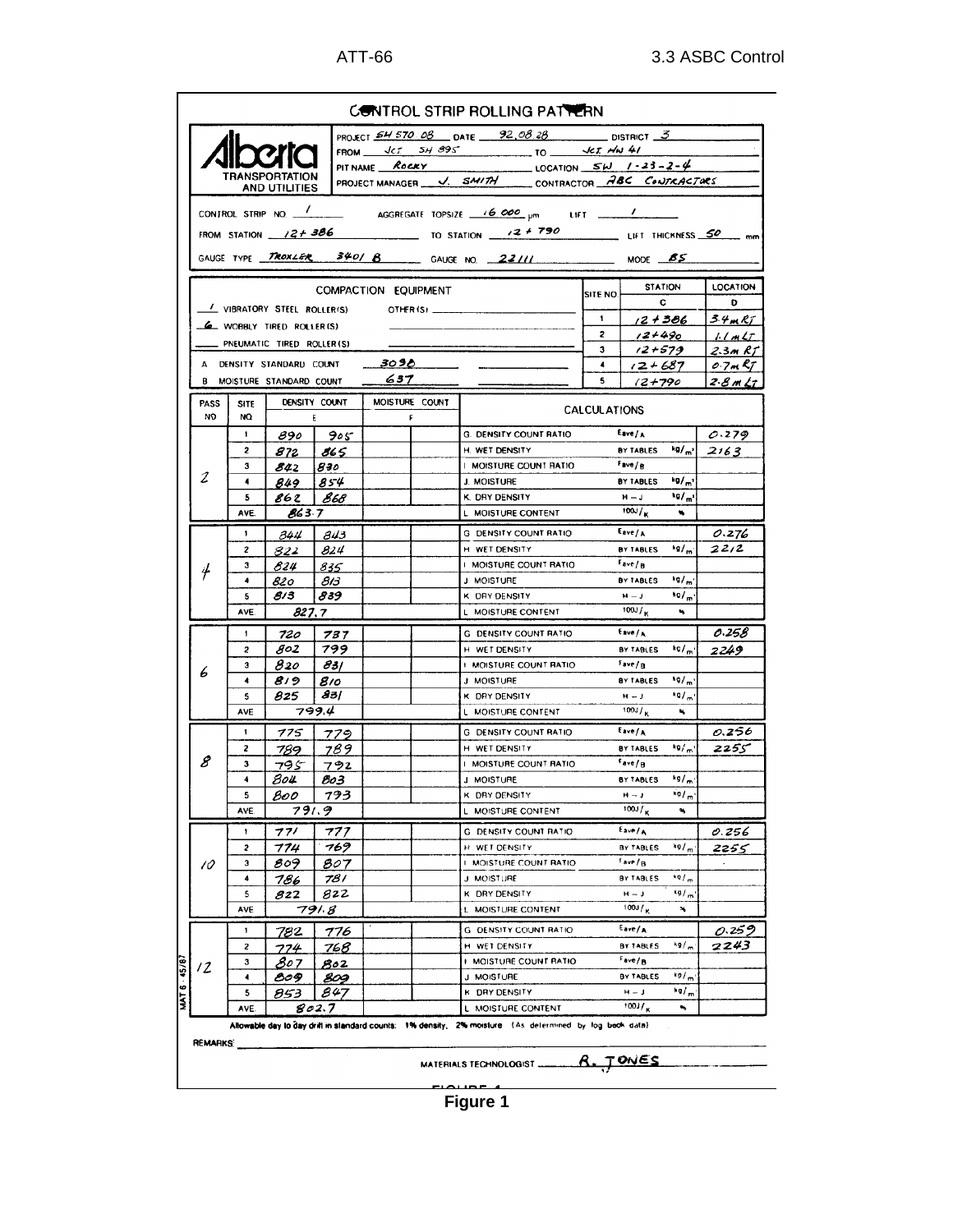- 4. Mark the site by placing a flagged nail at least 0.3 m in front of the proposed site or spray paint the site outside the gauge seating location.
- 5. Use dry native fines to fill the site's surface voids. Brush off the excess fines.
- 6. Place the gauge on the prepared site. Do not set the gauge on the nail as it may affect the reading.
- 7. Take two backscatter density measurements as directed in test method ATT-11.
- 8. Record opposite the corresponding site number, the density readings for the Pass No. as Density Count (column "E").
- 9. Proceed to the other 4 test sites and repeat steps 4 to 8 of this Section.
- 10. Calculate the average of the ten density readings for that pass.
- 11. Calculate the Wet Density as follows:
	- a) Determine the Density Count Ratio (line "G") using the formula:

```
Density Count Ratio '
Average Backscatter Density Count
                            Density Standard Count
```
- b) Use the Backscatter Density Calibration Table and the Density Count Ratio (line "G") to obtain the Wet Density (line "H").
- 12. After each "series of passes" (pass #1, 3, 5, etc.) of the specified compaction equipment, repeat steps 5 to 11 of this Section.
	- **NOTE:** Site preparation may not be required after a few series of passes. All readings must be taken at the exact same locations with the gauge sitting in the same position as the first set of readings.
- 13. The ASBC Control Strip is complete when after the completion of three consecutive series of passes, the average wet density between each series of passes:
	- a) Increases by less than 10 kg/ $m<sup>3</sup>$
	- b) Continually decreases, or
	- c) Remains constant.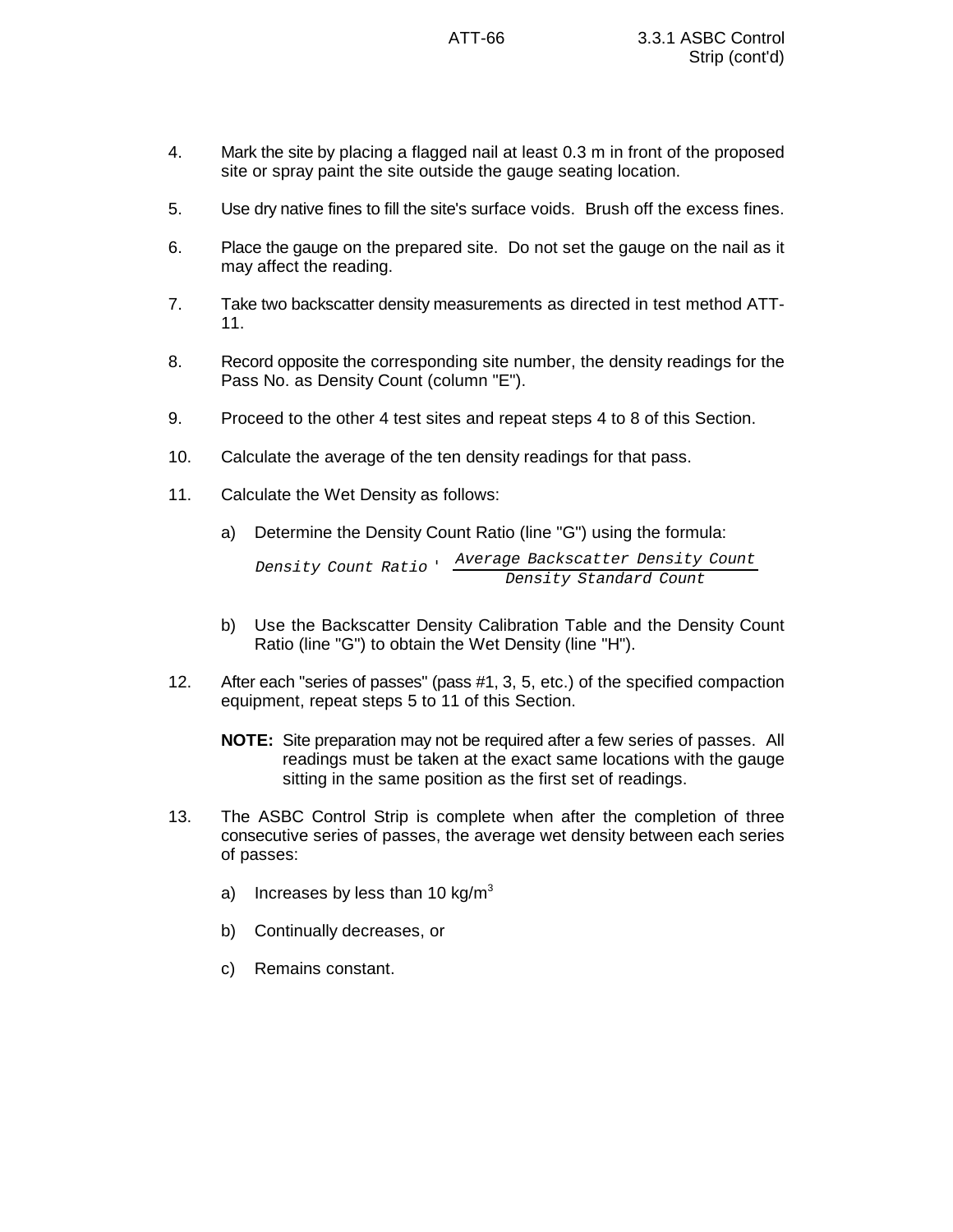# **3.3.1 ASBC Control Minimum Number of "Passes" and Control Wet Density**

Since compaction actually begins as soon as the material for the lift is spread and testing does not start until the entire lift is spread, the test does not indicate the true number of passes required to achieve maximum density. It only identifies the number of "Passes" required after the lift is spread out.

- 1. Plot the Wet Density obtained in each series of passes on the vertical ordinate, versus the Number of Passes on the horizontal ordinate, as shown in Figure 2 (MAT 6-46).
- 2. Connect the points with a smooth curve.



# CONTROL STRIP ROLLING PATTERN GRAPH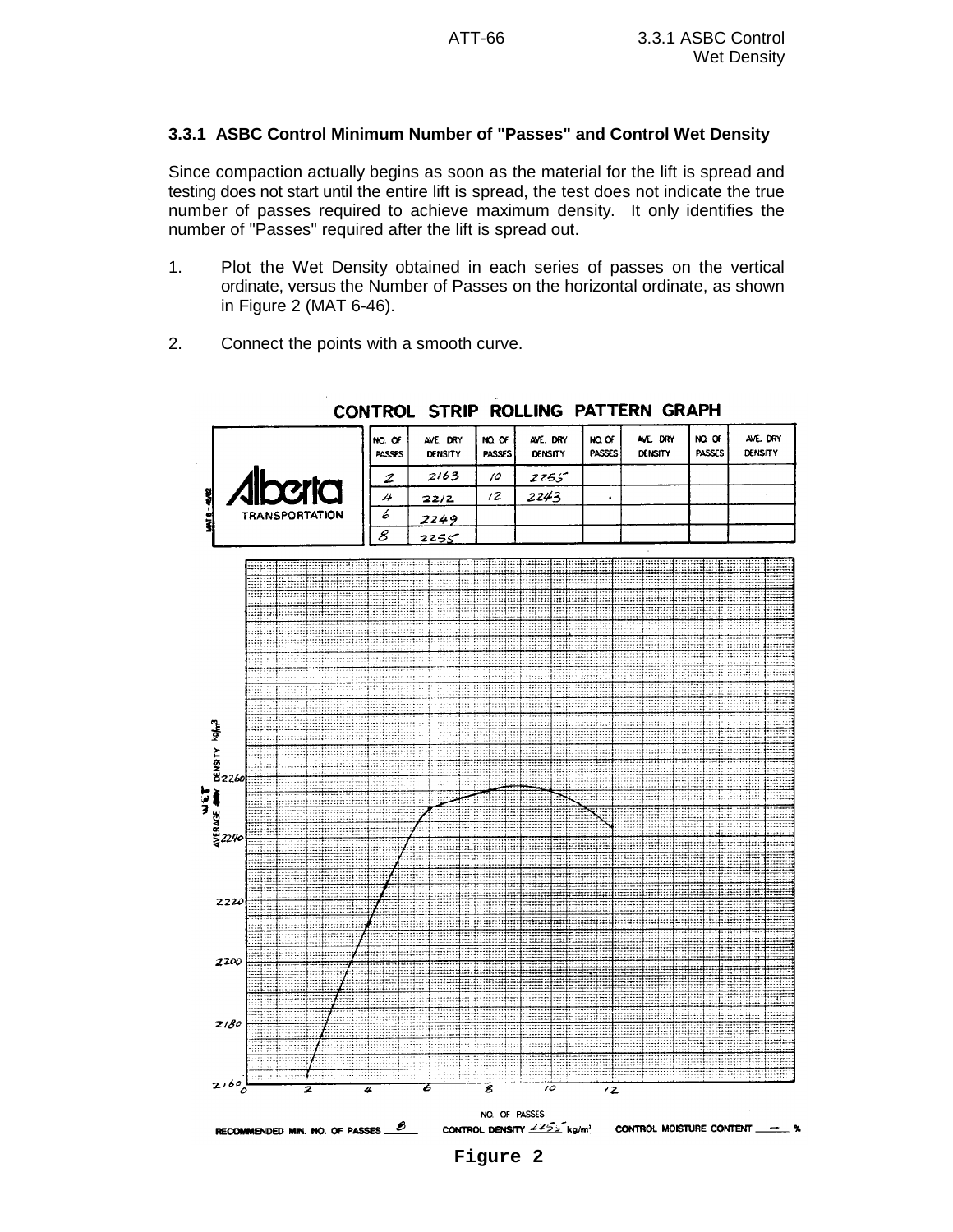3. From the peak of the curve, pick off the minimum number of passes required to obtain the Control Maximum Wet Density. Record on the bottom of the data sheet the recommended Minimum No. of Passes and the Control Maximum Wet Density.

# **3.4 ASBC Test Section Wet Density**

Once the Control Minimum Number of "Passes" and the Control Maximum Wet Density have been established using a given combination of equipment, the Contractor must use the same equipment, spreading technique and Minimum Number of Passes for the general construction operation.

The Department may at any time take nuclear wet density measurements to determine if the Control Maximum Wet Density has been attained. If the average wet density of ten randomly selected test sites is less than 98.0% of the Control Maximum Wet Density, the Project Manager or his representative will instruct the Contractor to:

- a) Carry out more passes until at least the minimum specified compaction is attained, or
- b) Construct a new Control Strip to establish a new Control Maximum Wet Density and a new Control Minimum Number of Passes.

Areas such as entrances where all of the specified equipment cannot work practically, must be compacted with one vibratory steel wheeled roller as specified in Section 2.2, step 1. Each area must be compacted until the average of five sites is at least 95% of the Control Maximum Wet Density. For each site, the distance from any edge of the area must be at least 0.5 m, to avoid testing thin or tapered layers.

Test a "test section" as follows:

- 1. Check a stretch of road for visually failed areas, and have those areas repaired.
- 2. Use test method ATT-56, NON-BIASED SAMPLE PLANS to **randomly** choose ten (10) test sites within the Test Section.

**NOTE:** Five (5) test sites may be used if the Contractor is working in a small area such as an approach or an intersection.

3. Record the station (line "C") and location (line "D") of each test site, as shown in Figure 3 (MAT 6-47).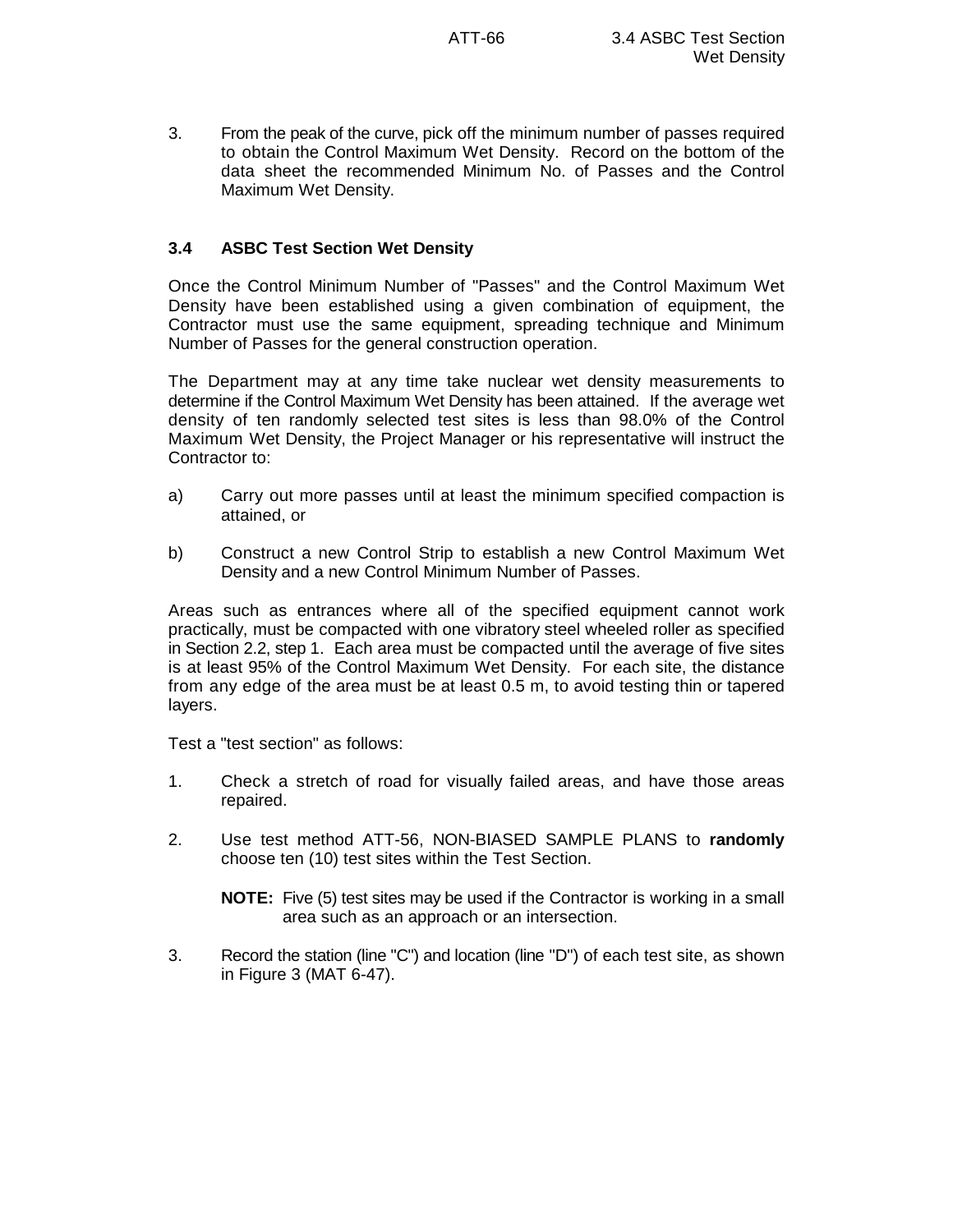TEST SECTION DENSITY

 $\ddot{\phantom{0}}$ 

|                                                                                                                            |                                                                   |                                                             |                            | PROJECT $S H 570:08$ DATE $92.09.03$ DISTRICT 3<br>FROM $\sqrt{cT}$ $SH895$ to $\sqrt{cT}$ $HwY41$                                                                                                                                                                                                                                                                                                                                         |                                                   |                      |                             |                 |              |       |        |           |                |  |
|----------------------------------------------------------------------------------------------------------------------------|-------------------------------------------------------------------|-------------------------------------------------------------|----------------------------|--------------------------------------------------------------------------------------------------------------------------------------------------------------------------------------------------------------------------------------------------------------------------------------------------------------------------------------------------------------------------------------------------------------------------------------------|---------------------------------------------------|----------------------|-----------------------------|-----------------|--------------|-------|--------|-----------|----------------|--|
|                                                                                                                            |                                                                   |                                                             |                            | PIT NAME $\begin{array}{c c c c c c} \hline & \mathcal{R} & \mathcal{R} & \mathcal{R} & \mathcal{R} & \mathcal{R} & \mathcal{R} & \mathcal{R} & \mathcal{R} & \mathcal{R} & \mathcal{R} & \mathcal{R} & \mathcal{R} & \mathcal{R} & \mathcal{R} & \mathcal{R} & \mathcal{R} & \mathcal{R} & \mathcal{R} & \mathcal{R} & \mathcal{R} & \mathcal{R} & \mathcal{R} & \mathcal{R} & \mathcal{R} & \mathcal{R} & \mathcal{R} & \mathcal{R} & \$ |                                                   |                      |                             |                 |              |       |        |           |                |  |
|                                                                                                                            |                                                                   | TRANSPORTATION                                              |                            |                                                                                                                                                                                                                                                                                                                                                                                                                                            |                                                   |                      |                             |                 |              |       |        |           |                |  |
|                                                                                                                            |                                                                   | PROJECT MANAGER <u>J. SMITH</u> CONTRACTOR FIBC CANTRACTORS |                            |                                                                                                                                                                                                                                                                                                                                                                                                                                            |                                                   |                      |                             |                 |              |       |        |           |                |  |
|                                                                                                                            |                                                                   |                                                             |                            |                                                                                                                                                                                                                                                                                                                                                                                                                                            |                                                   |                      |                             |                 |              |       |        |           |                |  |
| FROM STATION $\frac{2+800}{\sqrt{2+800}}$ TO STATION $\frac{3+200}{\sqrt{3+200}}$ LIFT THICKNESS $\frac{50}{\sqrt{30}}$ mm |                                                                   |                                                             |                            |                                                                                                                                                                                                                                                                                                                                                                                                                                            |                                                   |                      |                             |                 |              |       |        |           |                |  |
| GAUGE TYPE TROXLER 340/ B NO. 22/11 NODE BS                                                                                |                                                                   |                                                             |                            |                                                                                                                                                                                                                                                                                                                                                                                                                                            |                                                   |                      |                             |                 |              |       |        |           |                |  |
|                                                                                                                            |                                                                   | COMPACTION EQUIPMENT                                        |                            |                                                                                                                                                                                                                                                                                                                                                                                                                                            |                                                   |                      |                             |                 |              |       |        |           |                |  |
|                                                                                                                            | PNEUMATIC TIRED ROLLER (S)<br>VIBRATORY STEEL ROLLER $(S)$ $\_\_$ |                                                             |                            |                                                                                                                                                                                                                                                                                                                                                                                                                                            |                                                   |                      |                             |                 |              |       |        |           |                |  |
| WOBBLY TIRED ROLLER (S) $\frac{6}{5}$<br>$OTHER$ $\qquad$                                                                  |                                                                   |                                                             |                            |                                                                                                                                                                                                                                                                                                                                                                                                                                            |                                                   |                      |                             |                 |              |       |        |           |                |  |
| B MOISTURE STANDARD COUNT 635<br>A DENSITY STANDARD COUNT 3091                                                             |                                                                   |                                                             |                            |                                                                                                                                                                                                                                                                                                                                                                                                                                            |                                                   |                      |                             |                 |              |       |        |           |                |  |
|                                                                                                                            |                                                                   | SITE NO.                                                    | $1 -$                      | $\mathbf{2}$                                                                                                                                                                                                                                                                                                                                                                                                                               | $\mathbf{3}$                                      | $\ddot{\phantom{a}}$ | $5 -$                       | 6.              | $\mathbf{7}$ | 8     | 9.     | 10        | <b>AVERAGE</b> |  |
|                                                                                                                            | c                                                                 | STATION                                                     |                            | 12+843 12+880 12+880 12+980 13+028 13+056 13+068 13+108 13+136 13+160                                                                                                                                                                                                                                                                                                                                                                      |                                                   |                      |                             |                 |              |       |        |           |                |  |
|                                                                                                                            | D                                                                 | LOCATION                                                    | $\boldsymbol{\mathcal{L}}$ |                                                                                                                                                                                                                                                                                                                                                                                                                                            | $3427$ 448T 16RT 17RT 17LT 55RT 44LT 43RT         |                      |                             |                 |              |       |        | £.        |                |  |
|                                                                                                                            | ε,                                                                |                                                             | 792                        | 779829                                                                                                                                                                                                                                                                                                                                                                                                                                     |                                                   |                      |                             | 800 788 787 780 |              | 785   |        | 760   767 | rai ren        |  |
|                                                                                                                            | $\epsilon_2$                                                      | DENSITY, READINGS                                           | 803                        | -76 T                                                                                                                                                                                                                                                                                                                                                                                                                                      | 834                                               | 814                  | 782                         | 796             | 778 -        | 791   | 755    | 77Z       |                |  |
|                                                                                                                            | E                                                                 | AVE, DENSITY COUNT                                          |                            | 7975 7730 831.5 807.0 785.0 7915 779.0 788.0 7575 769.5 788.0                                                                                                                                                                                                                                                                                                                                                                              |                                                   |                      |                             |                 |              |       |        |           |                |  |
|                                                                                                                            |                                                                   | MOISTURE READINGS                                           |                            |                                                                                                                                                                                                                                                                                                                                                                                                                                            |                                                   |                      |                             |                 |              |       |        |           |                |  |
|                                                                                                                            | F <sub>2</sub>                                                    |                                                             |                            |                                                                                                                                                                                                                                                                                                                                                                                                                                            |                                                   |                      | $\mathcal{L}_{\mathcal{A}}$ |                 |              |       |        |           |                |  |
|                                                                                                                            |                                                                   | AVE. MOISTURE COUNT                                         |                            |                                                                                                                                                                                                                                                                                                                                                                                                                                            |                                                   |                      |                             |                 |              |       |        |           |                |  |
|                                                                                                                            |                                                                   |                                                             |                            |                                                                                                                                                                                                                                                                                                                                                                                                                                            |                                                   |                      | <b>CALCULATIONS</b>         |                 |              |       |        |           |                |  |
|                                                                                                                            | G                                                                 | DENSITY COUNT E<br>$\overline{A}$<br><b>RATIO</b>           |                            | $ 0.258 0.250 0.269 0.261 0.254 0.256 0.252 0.255 0.245 0.249 $                                                                                                                                                                                                                                                                                                                                                                            |                                                   |                      |                             |                 |              |       |        |           |                |  |
|                                                                                                                            |                                                                   | WET DENSITY<br>(BY TABLES)                                  | $log/m^{3}$ 2248           |                                                                                                                                                                                                                                                                                                                                                                                                                                            | 2280 2205 2235 2262 2253 2273 2260 2298 2284 2260 |                      |                             |                 |              |       |        |           |                |  |
|                                                                                                                            |                                                                   | MOISTURE COUNT F<br>τ<br><b>PATIO</b>                       |                            |                                                                                                                                                                                                                                                                                                                                                                                                                                            |                                                   |                      |                             |                 |              |       |        |           |                |  |
|                                                                                                                            |                                                                   | <b>MOISTURE</b><br>$kg_{m3}$<br>(BY TABLES)                 |                            |                                                                                                                                                                                                                                                                                                                                                                                                                                            |                                                   |                      |                             |                 |              |       |        |           |                |  |
|                                                                                                                            |                                                                   | DRY DENSITY<br>ra al<br>H-J<br>m                            |                            |                                                                                                                                                                                                                                                                                                                                                                                                                                            |                                                   |                      |                             |                 |              |       |        |           |                |  |
|                                                                                                                            |                                                                   | MOISTURE CONTENT<br>٦<br>100 J/K                            |                            |                                                                                                                                                                                                                                                                                                                                                                                                                                            |                                                   |                      |                             |                 |              |       |        |           |                |  |
|                                                                                                                            | М                                                                 | SITE PERCENT<br>100K<br>۰.<br><b>COMPACTION</b>             | 99.7                       | 10 l. l                                                                                                                                                                                                                                                                                                                                                                                                                                    | 97 B                                              | 99.1                 | 100.3                       |                 | 99.9/100.8   | 100.2 | 10I. G | 1013      | 100.2          |  |
|                                                                                                                            |                                                                   |                                                             |                            |                                                                                                                                                                                                                                                                                                                                                                                                                                            |                                                   |                      |                             |                 |              |       |        |           |                |  |
|                                                                                                                            | N                                                                 | إيها<br>CONTROL DENSITY<br>مى225                            |                            | <b>REMARKS.</b>                                                                                                                                                                                                                                                                                                                                                                                                                            |                                                   |                      |                             |                 |              |       |        |           |                |  |
| <b>MAT 6-41/87</b>                                                                                                         | ø                                                                 | TEST SECTION DENSITY KEY<br>2260<br>AVERAGE OF K            |                            |                                                                                                                                                                                                                                                                                                                                                                                                                                            |                                                   |                      |                             |                 |              |       |        |           |                |  |
|                                                                                                                            | P                                                                 | TEST SECTION<br>100 Q<br>PERCENT<br>COMPACTION              | 100.2                      |                                                                                                                                                                                                                                                                                                                                                                                                                                            |                                                   |                      |                             |                 |              |       |        |           |                |  |
|                                                                                                                            |                                                                   |                                                             |                            |                                                                                                                                                                                                                                                                                                                                                                                                                                            |                                                   | <b>CICHDE 2</b>      |                             |                 |              |       |        |           |                |  |

**Figure 3**